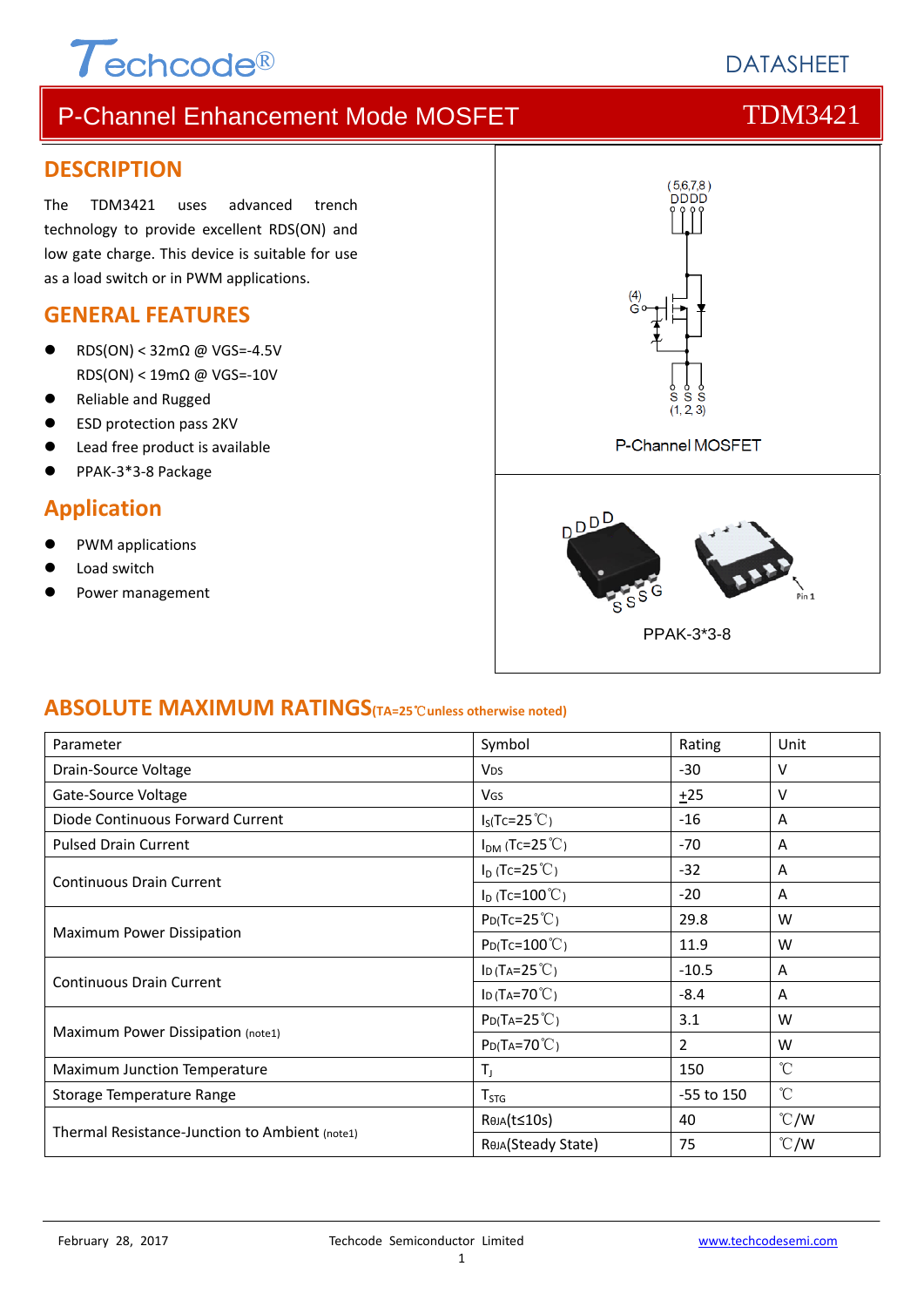

### **ELECTRICAL CHARACTERISTICS (TA=25**℃**unless otherwise noted)**

| Parameter                                 | Symbol                   | <b>Test Conditions</b>                       | Min                      | Typ            | Max                 | Unit         |  |  |
|-------------------------------------------|--------------------------|----------------------------------------------|--------------------------|----------------|---------------------|--------------|--|--|
| <b>STATIC CHARACTERISTICS</b>             |                          |                                              |                          |                |                     |              |  |  |
| Drain-Source Breakdown Voltage            | <b>BV</b> <sub>DSS</sub> | VGS=0V, ID=-250µA                            | $-30$                    | $\blacksquare$ | $\blacksquare$      | $\vee$       |  |  |
| Zero Gate Voltage Drain Current           | <b>l</b> <sub>DSS</sub>  | VDS=-24, VGS=0V                              | $\overline{a}$           | $\mathbf{r}$   | $-1$                | $\mu$ A      |  |  |
| Gate-Body Leakage Current                 | lgss                     | VGS=±25V, VDS=0V                             | $\Box$                   | $\blacksquare$ | ±10                 | $\mu$ A      |  |  |
| <b>ON CHARACTERISTICS (Note 3)</b>        |                          |                                              |                          |                |                     |              |  |  |
| <b>Gate Threshold Voltage</b>             | VGS(th)                  | V <sub>DS</sub> =VGS, I <sub>D</sub> =-250µA | $-1.3$                   | $-1.8$         | $-2.3$              | $\vee$       |  |  |
| Drain-Source On-State Resistance          |                          | VGS=-4.5V, IDS=-8.2A                         |                          | 25             | 32                  | $m\Omega$    |  |  |
|                                           | RDS(ON)                  | VGS=-10V, IDS=-10.5A                         | $\overline{a}$           | 16             | 19                  | $m\Omega$    |  |  |
| <b>DYNAMIC CHARACTERISTICS (Note4)</b>    |                          |                                              |                          |                |                     |              |  |  |
| Gate Resistance                           | R <sub>g</sub>           | $V_{GS}$ =0V, $V_{DS}$ =0V, F=1MHz           | $\blacksquare$           | 4              | $\sim$              | Ω            |  |  |
| Input Capacitance                         | Ciss                     | VDS=-15V, VGS=0V, F=1.0MHz                   | $\blacksquare$           | 999            | $\frac{1}{2}$       | PF           |  |  |
| <b>Output Capacitance</b>                 | Coss                     |                                              | $\overline{a}$           | 220            | $\sim$              | PF           |  |  |
| Reverse Transfer Capacitance              | Crss                     |                                              | $\sim$                   | 170            | $\sim$              | PF           |  |  |
| <b>SWITCHING CHARACTERISTICS (Note 4)</b> |                          |                                              |                          |                |                     |              |  |  |
| Turn-on Delay Time                        | $td($ on $)$             | VDD=-15V, RL=15Ω, VGEN=-10V,                 | $\frac{1}{2}$            | 11.2           |                     | nS           |  |  |
| Turn-on Rise Time                         | tr                       | $RG=6Q$ $Ins=.1A$                            | $\overline{a}$           | 10.6           |                     | nS           |  |  |
| Turn-Off Delay Time                       | td(off)                  |                                              | $\overline{\phantom{a}}$ | 37             |                     | nS           |  |  |
| <b>Turn-Off Fall Time</b>                 | tf                       |                                              | $\overline{a}$           | 50             |                     | nS           |  |  |
| <b>Total Gate Charge</b>                  | $Q_g$                    | VDS=-15V, IDS=-10.5A, VGS=-10V               | $\blacksquare$           | 20             |                     | nC           |  |  |
| Gate-Source Charge                        | Qgs                      |                                              | $\blacksquare$           | 1.1            | $\sim$              | nC           |  |  |
| Gate-Drain Charge                         | Qgd                      |                                              | $\overline{a}$           | 7.7            | $\mathbf{r}$        | nC           |  |  |
| Body Diode Reverse Recovery Time          | Trr                      | lps=-10.5A, dl/dt=100A/µs                    | $\overline{\phantom{a}}$ | 18             | $\bar{\phantom{a}}$ | nS           |  |  |
| Body Diode Reverse Recovery Charge        | Qrr                      |                                              | $\overline{\phantom{a}}$ | 9              | $\blacksquare$      | nC           |  |  |
| DRAIN-SOURCE DIODE CHARACTERISTICS        |                          |                                              |                          |                |                     |              |  |  |
| Diode Forward Voltage (Note 3)            | <b>V<sub>SD</sub></b>    | VGS=0V, ISD=-1A                              |                          | $-0.7$         | $-1$                | $\mathsf{V}$ |  |  |

NOTES:

1. Surface Mounted on  $1in^2$  pad area, t≤ 10sec. R<sub>0JA</sub> steady state t = 999s.

2. The power dissipation P<sub>D</sub> is based on T<sub>J(MAX)</sub> = 150<sup>o</sup>C, and it is useful for reducing junction-to-case thermal resistance (ReJC) when additional heat sink is used.

- 3 Pulse Test: Pulse Width  $\leq 300$ μs, Duty Cycle  $\leq 2\%$ .
- 4 Guaranteed by design, not subject to production testing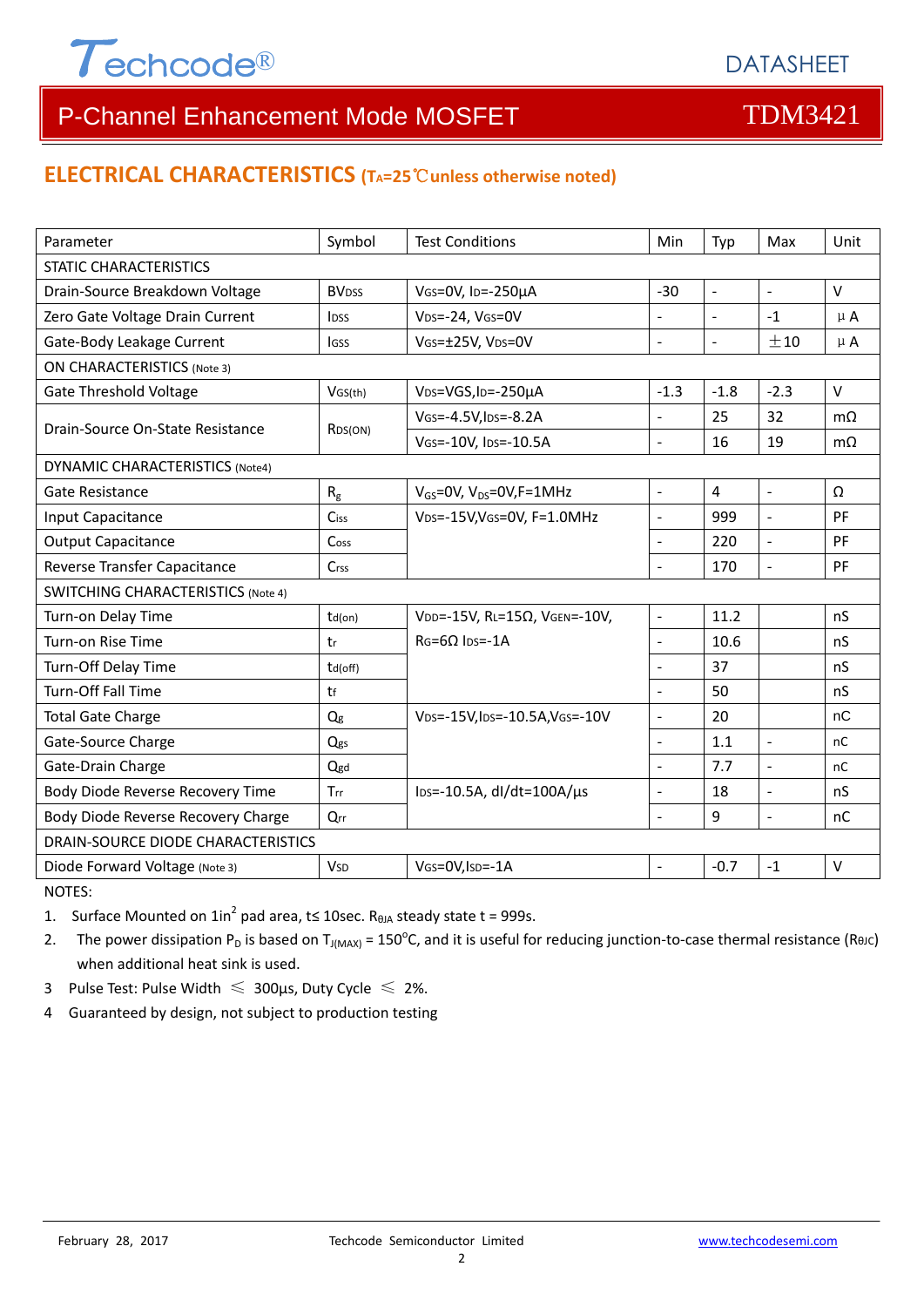





**Drain Current** 35 30 25 -I<sub>D</sub> - Drain Current (A) 20 15  $10$ 5  $T_c = 25^{\circ}C$ ,  $V_c = -10V$ 0 0 20 40 60 80 100 120 140 160  $T_i$ - Junction Temperature (°C) **Thermal Transient Impedance** 3 Normalized Transient Thermal Resistance  $Duty = 0.5$  $\overline{1}$ n O  $0.1$ 



 $1E-3$ 

 $R_{\text{enc}}$ :4.2 $^{\circ}$ C/W

 $0.1$ 

 $0.01$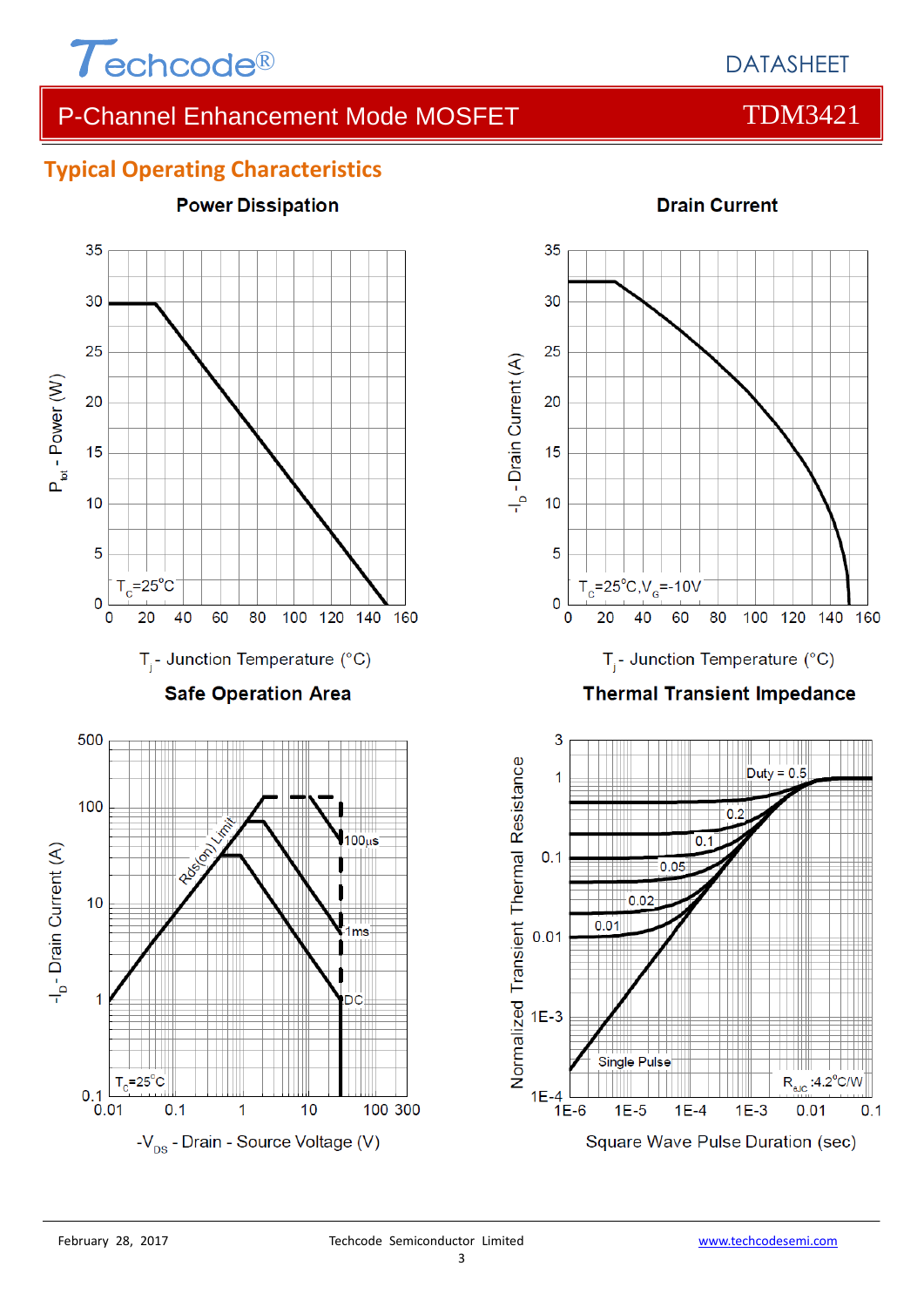

## **Typical Operating Characteristics(Cont.)**



### **Output Characteristics**



### **Drain-Source On Resistance**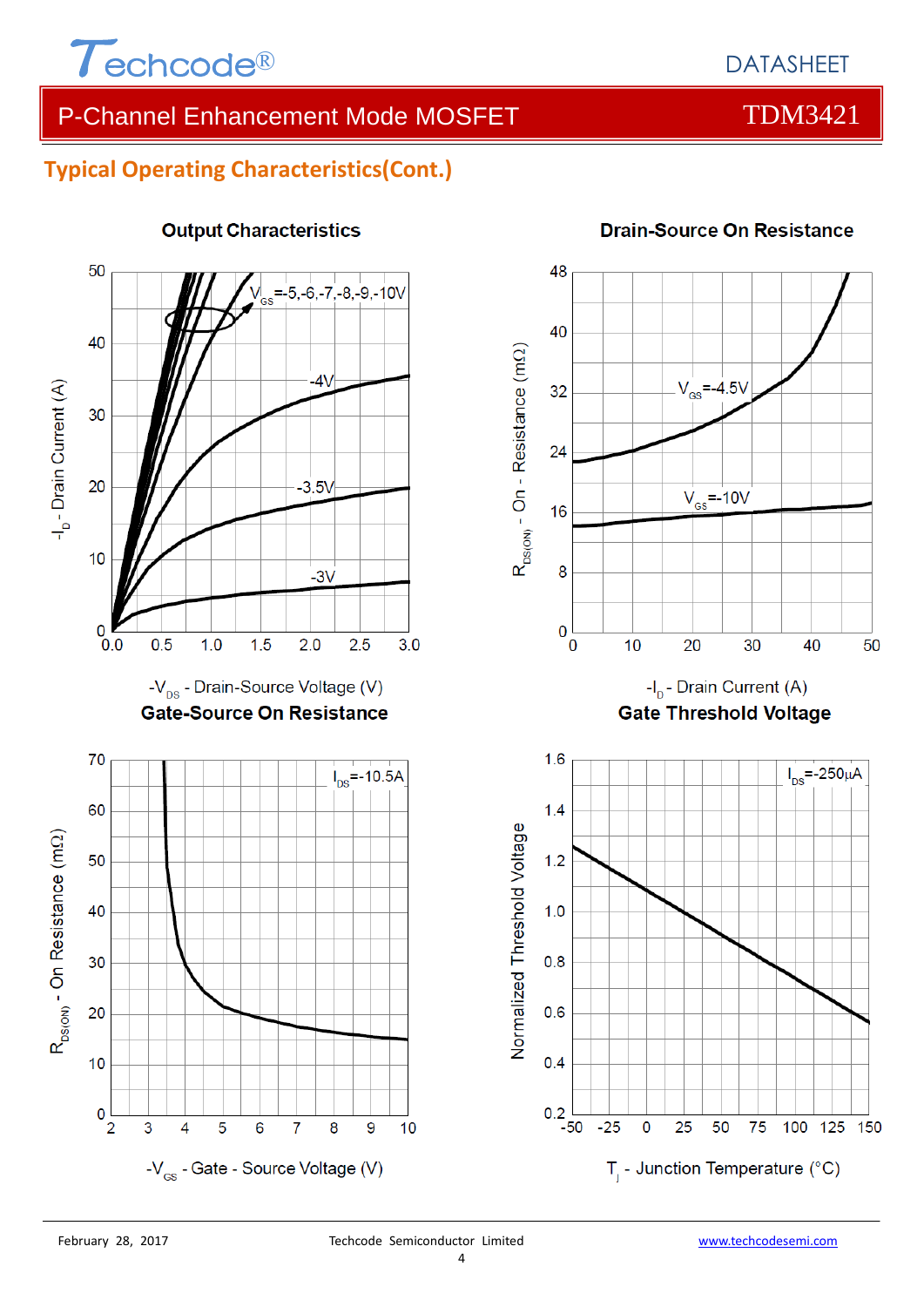

## **Typical Operating Characteristics (Cont.)**

**Drain-Source On Resistance** 



## **Source-Drain Diode Forward**

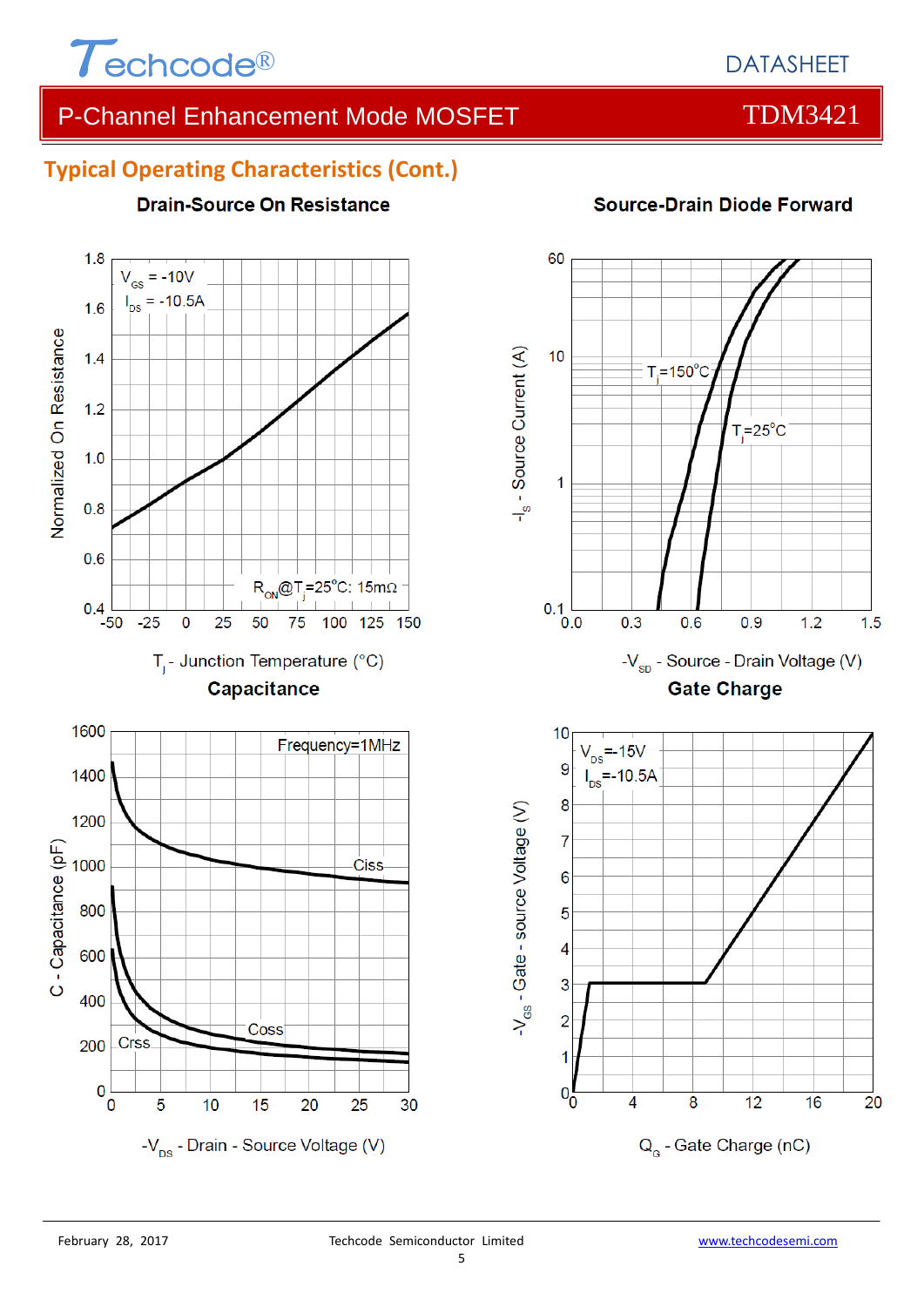

PPAK-3\*3-8 Package



| Symbol         | PPAK-3*3-8(mm) |       |      |  |
|----------------|----------------|-------|------|--|
|                | Min            | Nom   | Max  |  |
| Α              | 0.70           | 0.75  | 0.85 |  |
| A1             |                |       | 0.05 |  |
| $\sf b$        | 0.20           | 0.30  | 0.40 |  |
| $\mathsf{C}$   | 0.10           | 0.152 | 0.25 |  |
| D              | 3.15           | 3.3   | 3.45 |  |
| D <sub>1</sub> | 3.00           | 3.15  | 3.30 |  |
| D <sub>2</sub> | 2.25           | 2.45  | 2.65 |  |
| E              | 3.15           | 3.30  | 3.45 |  |
| E1             | 2.90           | 3.05  | 3.20 |  |
| E <sub>2</sub> | 1.54           | 1.74  | 1.94 |  |
| E3             | 0.28           | 0.48  | 0.68 |  |
| E4             | 0.37           | 0.57  | 0.77 |  |
| E <sub>5</sub> | 0.10           | 0.20  | 0.30 |  |
| e              | 0.60           | 0.65  | 0.70 |  |
| К              | 0.49           | 0.69  | 0.89 |  |
| L              | 0.30           | 0.40  | 0.50 |  |
| L1             | 0.06           | 0.125 | 0.20 |  |
| t              |                |       | 0.13 |  |

6